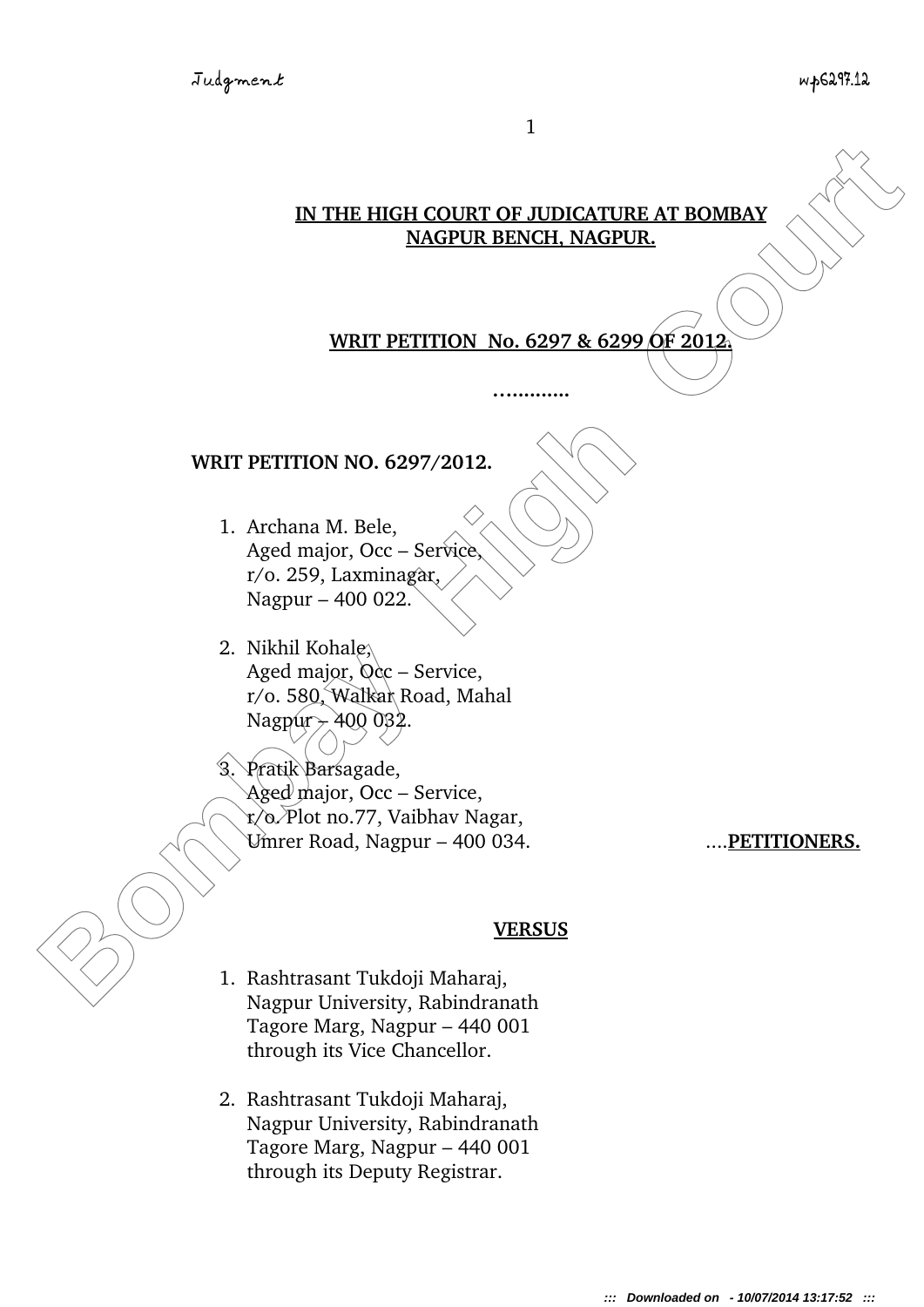- 3. Council of Architecture (COA) Indian Habitat Centre, Core 6-A,  $1^{st}$  Floor, Lodhi Road, New Delhi – 110 003.
- 4. Priyadarshini Institute of Architecture and Design Studies, Hingna Road, Nagpur 411 019. through its Principal. .... **RESPONDENTS**.

3. Council of Architecture<br>
(COM) India Itabia Courte,<br>
Core 6-A, 1" Floor, 1odhi Road,<br>
New Delhi = 110 003.<br>
4. Privadenshimi Institute of<br>
Architecture and Design Studies,<br>
Hingon Road, Nagpur 411 019.<br>
through its Prin Mr. Sunil Manohar, Senior Advocate with Mr. A.S. Chandurkar, Advocate for Petitioner. Ms. T. Khan, Advocates for Respondent Nos. 1 and 2. Mr. A.M. Ghare, Advocate for Respondent No.3. Mr. R. Joshi, Advocate for Respondent No.4.

-----------------------------------

## **WITH**

**WRIT PETITION NO. 6299/2012.**

1. Ravi Nafde,

Aged major, Occ – Service, R/o. 244, Abhyankar Road, Nagpur – 440 010.

- 2. Miss Neema M. Gujarkar, Aged major, Occ – Service, R/o. Plot no.78, Santaji Society, Narendra Nagar, Nagpur.
- 3. Sunil S. Toye, Aged major, Occ – Service, R/o. Plot no.7, Jeevanchhaya Nagar, Ring Road, Nagpur.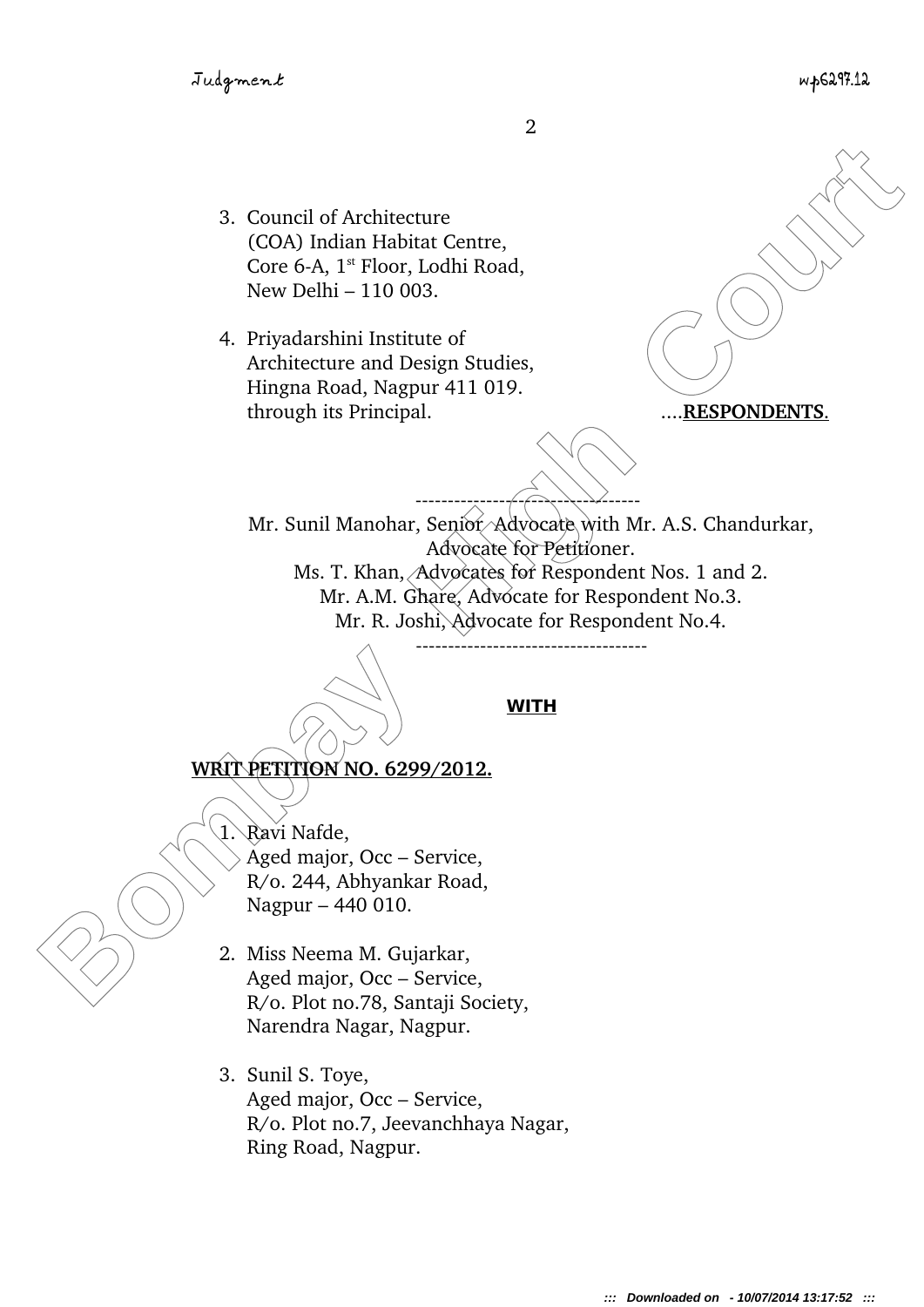- 4. S.L. Swamy, Aged major, Occ – Service, R/o. Plot no.221, Nilam Apartment, Khare Town, Nagpur – 440 010.
- 5. Nandini S. Kulkarni, Aged major, Occ – Service, R/o. 191, Gandhi Nagar, Nagpur.
- 4. S.L. Swamy,<br>
Aged major, Occ Service,<br>
R'o. Diot no.221, Nilan Aparment,<br>
Kharc Town, Nagpur 440 010.<br>
5. Nandhni S. Kulkarni,<br>
Aged major, Occ Service,<br> *Bombas Rashmi Dande*,<br> *Aged major, Occ Service,*<br> *Bomb* 6. Mrs. Rashmi Dande, Aged major, Occ – Service, R/o. Plot no.51, Sonali Apartment, Pande Layout, Nagpur.  $\angle \setminus \setminus \setminus \ldots$  PETITIONERS.

- 1. Rashtrasant Tukdoji Maharaj, Nagpur University, Rabindranath Tagore Marg, Nagpur – 440 001 through its Vice Chancellor.
	- 2. Rashtrasant Tukdoji Maharaj, Nagpur University, Rabindranath Tagore Marg, Nagpur – 440 001 through its Deputy Registrar.
- 3. Council of Architecture (COA) Indian Habitat Centre, Core 6-A, 1<sup>st</sup> Floor, Lodhi Road, New Delhi – 110 003.
- 4. Priyadarshini Institute of Architecture and Design Studies, Hingna Road, Nagpur 411 019. through its Principal. .... **RESPONDENTS**.

**VERSUS**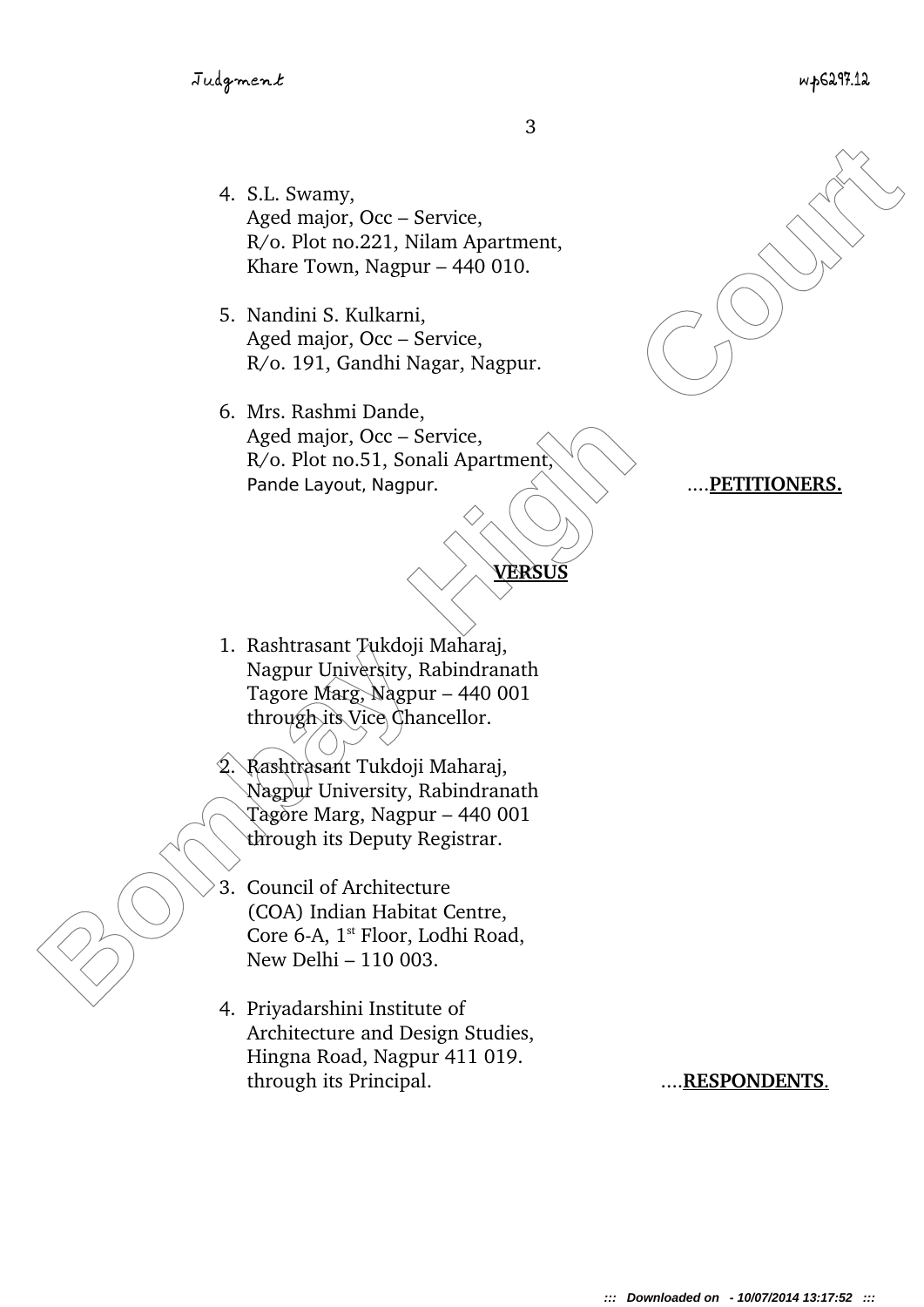4

------------------------------

Mr. Sunil Manohar, Senior Advocate with Mr. A.S. Chandurkar, Advocate for Petitioner. Mr. P.B. Patil, Advocates for Respondent Nos. 1 and 2. Mr. A.M. Ghare, Advocate for Respondent No.3. Mr. R. Joshi, Advocate for Respondent No.4.

 **CORAM : B.P. DHARMADHIKARI & A.B. CHAUDHARI, JJ. DATED :** APRIL 17, 2013.

**ORAL JUDGMENT. (Per B.P. Dharmadhikari, J).**

Mr. Sunil Manohar, Senior Advocate with Mr. A.S. Chandurker<br>
Mr. P.B. Paril, Advocate for Petistioner.<br>
Mr. A. Ghar, Advocate for Respondent Nos. 1 and 2:<br>
Mr. N. Ghar, Advocate for Respondent No.<br>
Mr. R. Joshi, Advocate f 1. Pursuant to the orders dated 19.12.2012 the matters are taken up for final disposal at admission stage by issuing Rule, making the same returnable forthwith. Pleadings are complete. Shri Sunil Manohar, learned Senior Counsel with Shri A.S. Chandurkar, learned Counsel for petitioners has completed his arguments. Shri P.B. Patil and Ms. T.Khan, learned Counsel for respondent nos. 1 and 2 - University, Shri A.M. Ghare, learned Counsel for respondent No.3 and Shri R. Joshi, learned Counsel for respondent no.4 have also addressed the Court.

> 2. Submission of learned Senior Counsel appearing on behalf of the petitioners is, refusal of University to consider the selection of petitioners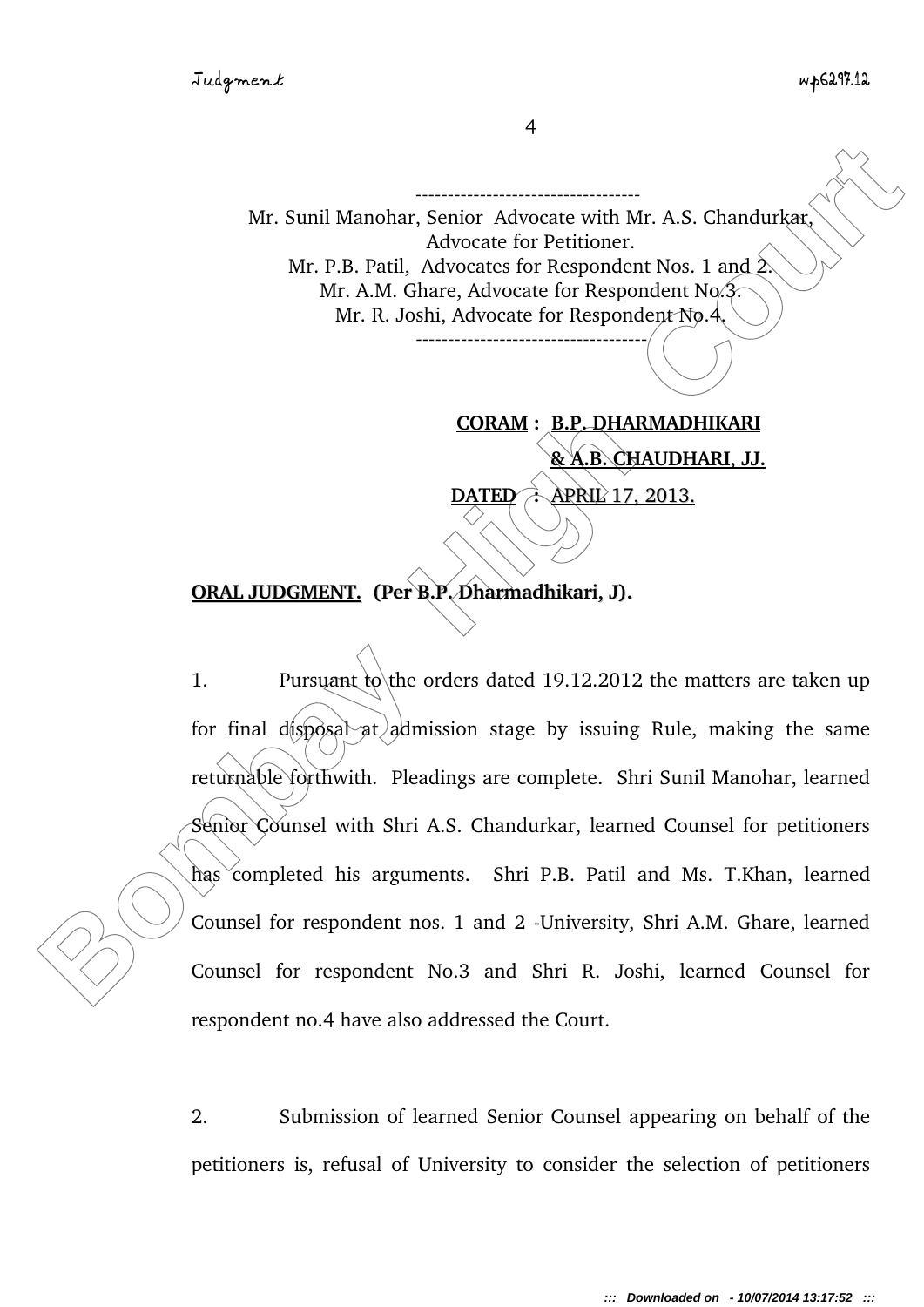and to process it further in accordance with the approval granted by the<br>University on 25.02.2011, to the proposal as also the advertisement<br>thereafter published on 30.06.2011 is, unsustainable, as phe-qualifications<br>presc and to process it further in accordance with the approval granted  $by$  the University on 25.02.2011, to the proposal as also the advertisement thereafter published on 30.06.2011 is, unsustainable, as the qualifications prescribed by the respondent  $\pi$  no.3 Council  $/m$ ust prevail and the qualifications prescribed by All India Council of Technical Education to that extent are not attracted. It is pointed out that the petitioners were duly selected and appointed. Their selection was complete on 10.09.2011. The AICTE Regulations have been adopted by the University long thereafter by issuing directions vide direction No.4/2012 on 03.05.2012. Support is being taken from the judgment of Division Bench of this Court reported at **2012 (5) All MR 318 (Ku. Khayti Girish Purnima Kulkarni .vrs. College of Architecture, Pune and others**).

 $3.$  Learned Counsel appearing for the respondent no.3 Council of Architecture has supported the case of petitioners.

4. During arguments it has been pointed out to us that a Special Leave Petition against the judgment of Division Bench (supra), has been admitted by the Hon'ble Supreme Court, however, there is no interim order passed.